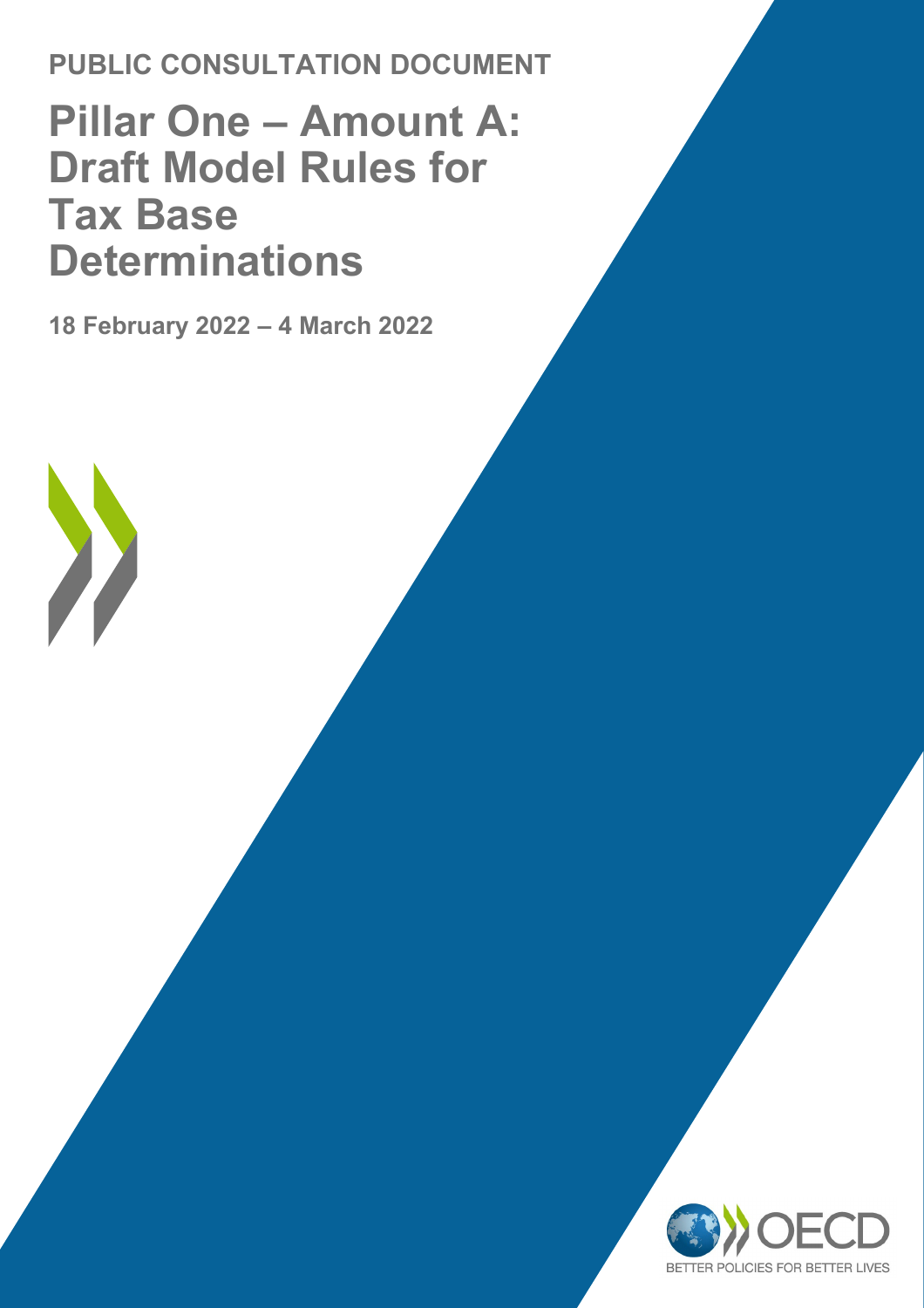# **Table of contents**

[Background](#page-2-0) 2 [General Articles and Definitions](#page-5-0) **5**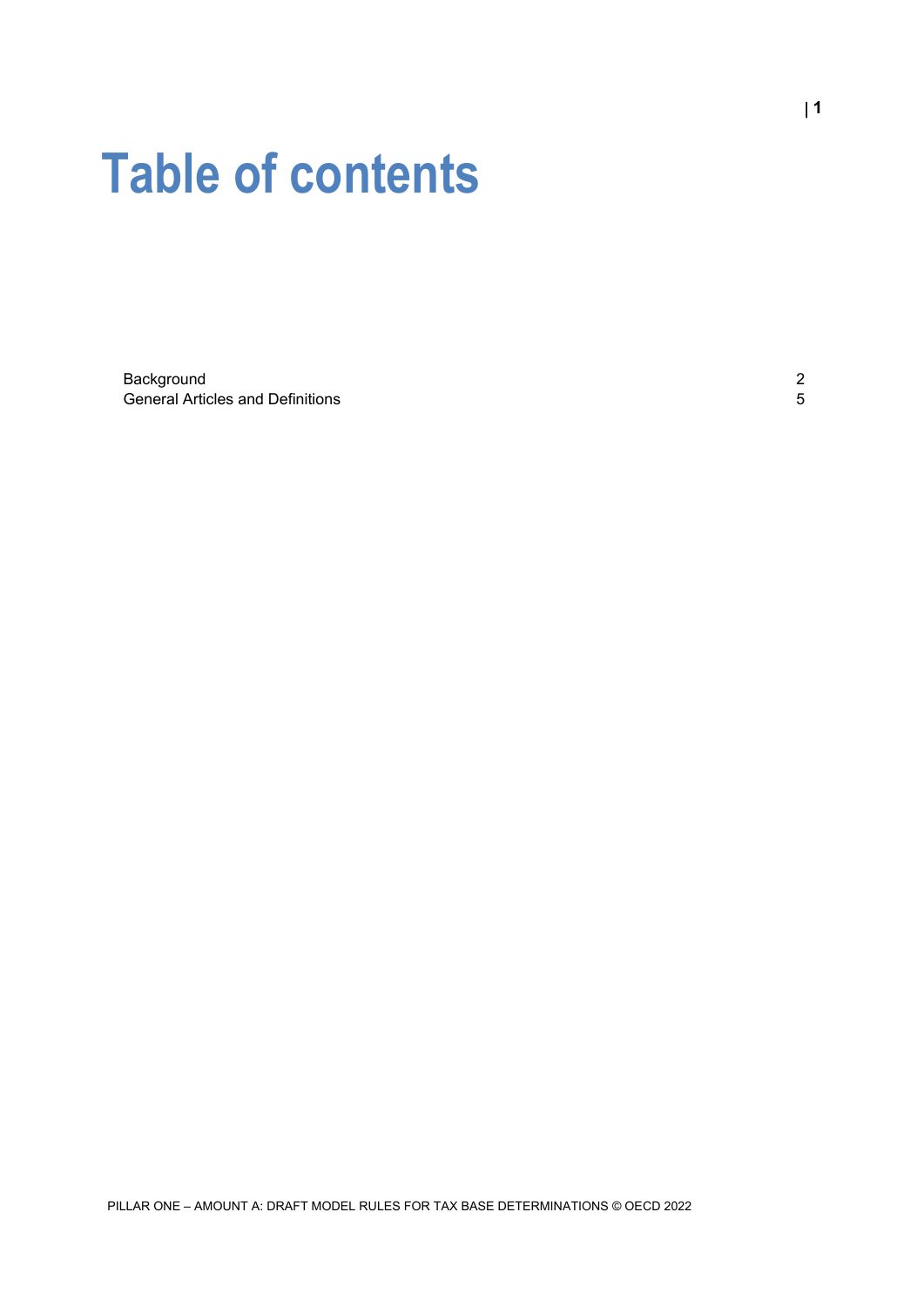## <span id="page-2-0"></span>**Background**

#### *Introduction*

Following years of intensive negotiations to update and fundamentally reform international tax rules, 137 members of the OECD/G20 Inclusive Framework on BEPS (Inclusive Framework) joined the *[Statement on the Two-Pillar Solution to Address the Tax Challenges Arising from the Digitalisation of](https://www.oecd.org/tax/beps/statement-on-a-two-pillar-solution-to-address-the-tax-challenges-arising-from-the-digitalisation-of-the-economy-october-2021.htm)  [the Economy](https://www.oecd.org/tax/beps/statement-on-a-two-pillar-solution-to-address-the-tax-challenges-arising-from-the-digitalisation-of-the-economy-october-2021.htm)* (the Statement) released in October 2021. The Statement sets out the political agreement on the key components of Pillar One and Pillar Two.

Amount A of Pillar One has been developed as part of the solution for addressing the tax challenges arising from the digitalisation of the economy. It introduces a new taxing right over a portion of the profit of large and highly profitable enterprises (hereafter, "Covered Groups") for jurisdictions in which goods or services are supplied or consumers are located (hereafter, "market jurisdictions").

The Inclusive Framework has mandated the Task Force on the Digital Economy (TFDE) – a subsidiary body – to advance the work needed to implement Amount A. In particular, the TFDE has been charged with developing the Multilateral Convention (MLC) and its Explanatory Statement as well as the Model Rules for Domestic Legislation (Model Rules) and related Commentary through which Amount A will be implemented.

#### *Model Rules*

The Model Rules, once finalised, will reflect the substantive agreement of the members of the Inclusive Framework on the functioning of Amount A and will serve as the basis for the substantive provisions that will be included in the MLC. The Model Rules are also being developed to provide a template that jurisdictions could use as the basis to give effect to the new taxing rights over Amount A in their domestic legislation. They will be supported by a commentary. Jurisdictions will be free to adapt these Model Rules to reflect their own constitutional law, legal systems, and domestic considerations and practices for structure and wording of legislation as required, whilst ensuring implementation is consistent in substance with the agreed technical provisions governing the application of the new taxing rights.

The Model Rules will cover all aspects of Amount A that would be translated into domestic law. They will consist of different titles. This document contains the sections on tax base determinations (which are currently Title 5) as well as relevant definitions (currently included in Title 9) that are referenced in the sections on tax base determinations.

#### *Model Rules on Tax Base Determination*

This document contains the draft Model Rules for tax base determinations, which would be contained in Title 5 of the Model Rules described above. It also contains relevant definitions (currently included in Title 9) that are referenced in the sections on tax base determinations. Both the Model Rules for tax base determinations and the relevant definitions will be translated into the MLC and Explanatory Statement.

The Model Rules on Tax Base are designed to calculate the profit (or loss) of a Covered Group that will be used for Amount A calculation purposes. The tax base is therefore the measure of profit that forms the basis for partial reallocation under Amount A rules.

Given that Amount A is a new taxing right that is determined based on the profits of a group (rather than on a separate entity basis), it is necessary to use consolidated group financial accounts as the starting point for computing the Amount A tax base. This approach also has the advantage that the Amount A tax base is less affected by controlled transactions. The draft Model Rules in this document do not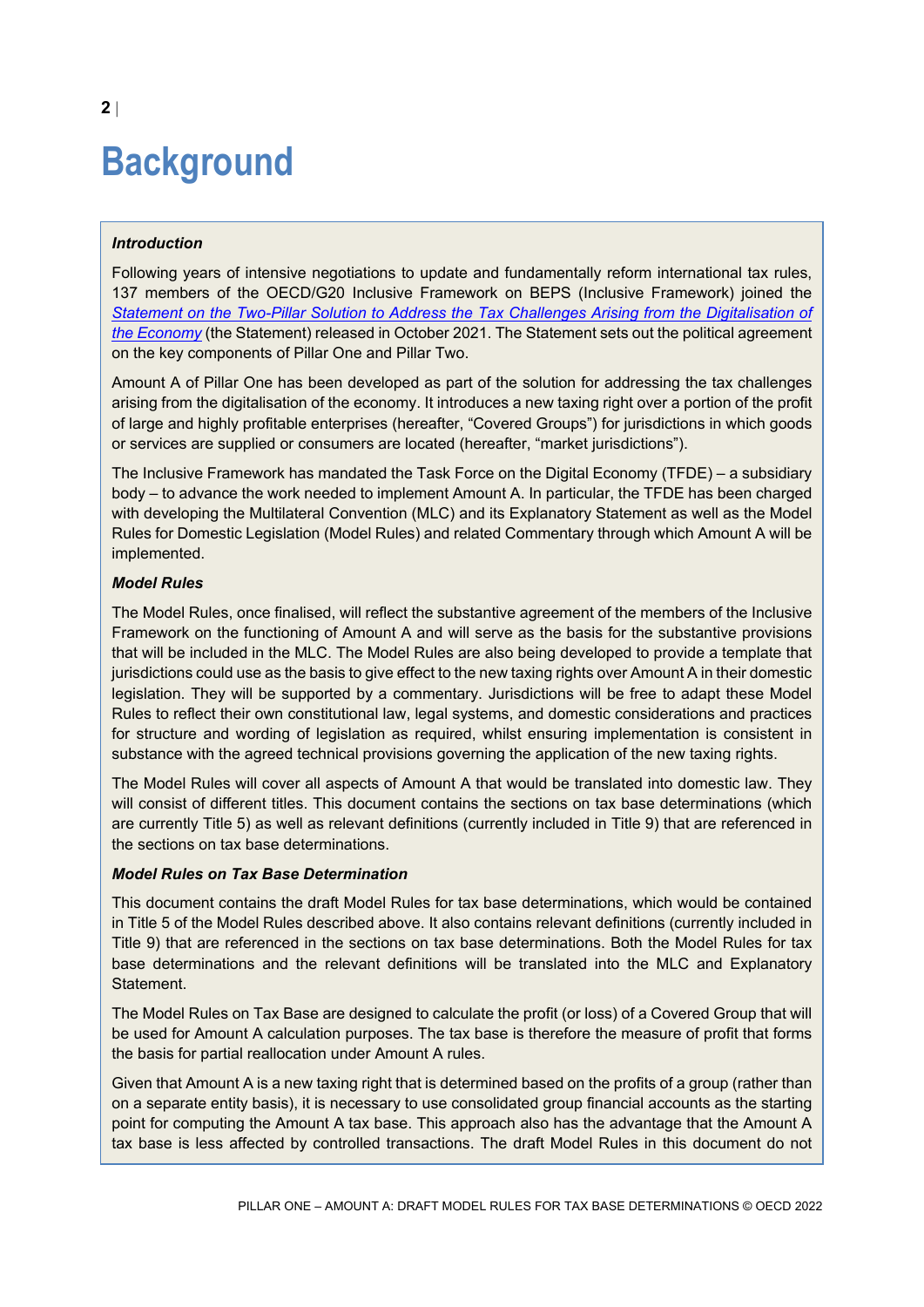include the tax base rules that will be necessary for Covered Groups that are subject to segmentation for Amount A purposes, which will be released at a later date.

Under the Model Rules, Covered Groups would be required to calculate their profits using Qualifying Financial Accounting Standards (which are defined in the Model Rules) to ensure that the profit that is applied for Amount A purposes is not impacted by accounting practices that do not align with common practice. Given that the scope of Amount A includes only a limited number of large and highly profitable enterprises, it is anticipated that most such Covered Groups will be preparing financial accounts using these standards at present for commercial or regulatory purposes. Further, the financial statements of Covered Groups would have to be subject to external audit, thus providing a reliable source of information that is typically readily available to tax administrations.

Subject to specified exclusions, all items within the consolidated P&L statement will be taken into consideration to determine the tax base of the Covered Group. This means the computation of the Amount A tax base will start from the bottom line figure of the P&L statement (i.e. the total for profit or loss). From this point, certain book-to-tax adjustments will be made (such as the deduction of certain items of income and the adding back of certain expenses) to arrive at a standardised Adjusted Profit Before Tax figure. The adjustments adopted reflect instances where the goals of accounting standards and Amount A may differ in some points, including occasions where adjustment is required to prevent potential double counting of income or to prevent the deduction of specified expenses for policy reasons. For ease of administration and compliance, these adjustments will be kept to a minimum in order to limit complexity, and align where possible with adjustments under Pillar Two.

Tax base is also subject to adjustment with respect to profit (or loss) restatements in relation to prior periods. Subject to certain limitations, restatements required under accounting rules are attributed to the tax base of the Covered Group in the period that the restatement is identified and recognised, rather than going back and recalculating tax base for prior closed periods. This is expected to be consistent with the approach taken in relation to other elements of the Amount A calculation.

To limit any reallocation under Amount A to economic profit, tax base determination is also subject to loss carry forward rules. These rules require that unrelieved losses of a Covered Group incurred in a prior period (hereafter, "Net Losses") are carried forward and offset against any subsequent profit of that Group, following an 'earn-out' mechanism. Specific rules apply in a number of instances, such as for (a) pre-implementation losses (i.e. Net Losses incurred prior to the introduction of Amount A), and (b) losses transferred following certain types of defined business reorganisations.

The Model Rules on tax base determination also consider the introduction of time limitations to the utilisation of Net Losses, a question that is still under discussion within the TFDE.

#### *Public Consultation instructions*

This is a working document released by the OECD Secretariat for the purposes of obtaining input from stakeholders. It does not reflect the final views of the Inclusive Framework members. It presents the work undertaken to date, which has reached a sufficient level of detail and stability such that it is now suitable for consultation. The TFDE has agreed that this working version can be released on the basis that it is without prejudice to the final agreement. As such, while the rules are intended to illustrate the framework for tax base determinations, and work-in-progress approach to a number of the rules, further changes may be made. Further changes may also be needed once the scope exclusions for Regulated Financial Services have been agreed, to ensure that the tax base determinations rules appropriately address the specificities of certain non-regulated financial services. Thus, the release of this document reflects consensus within the TFDE as a procedural matter that public comments should be sought at this time, but does not reflect consensus within the TFDE regarding the substance of the document.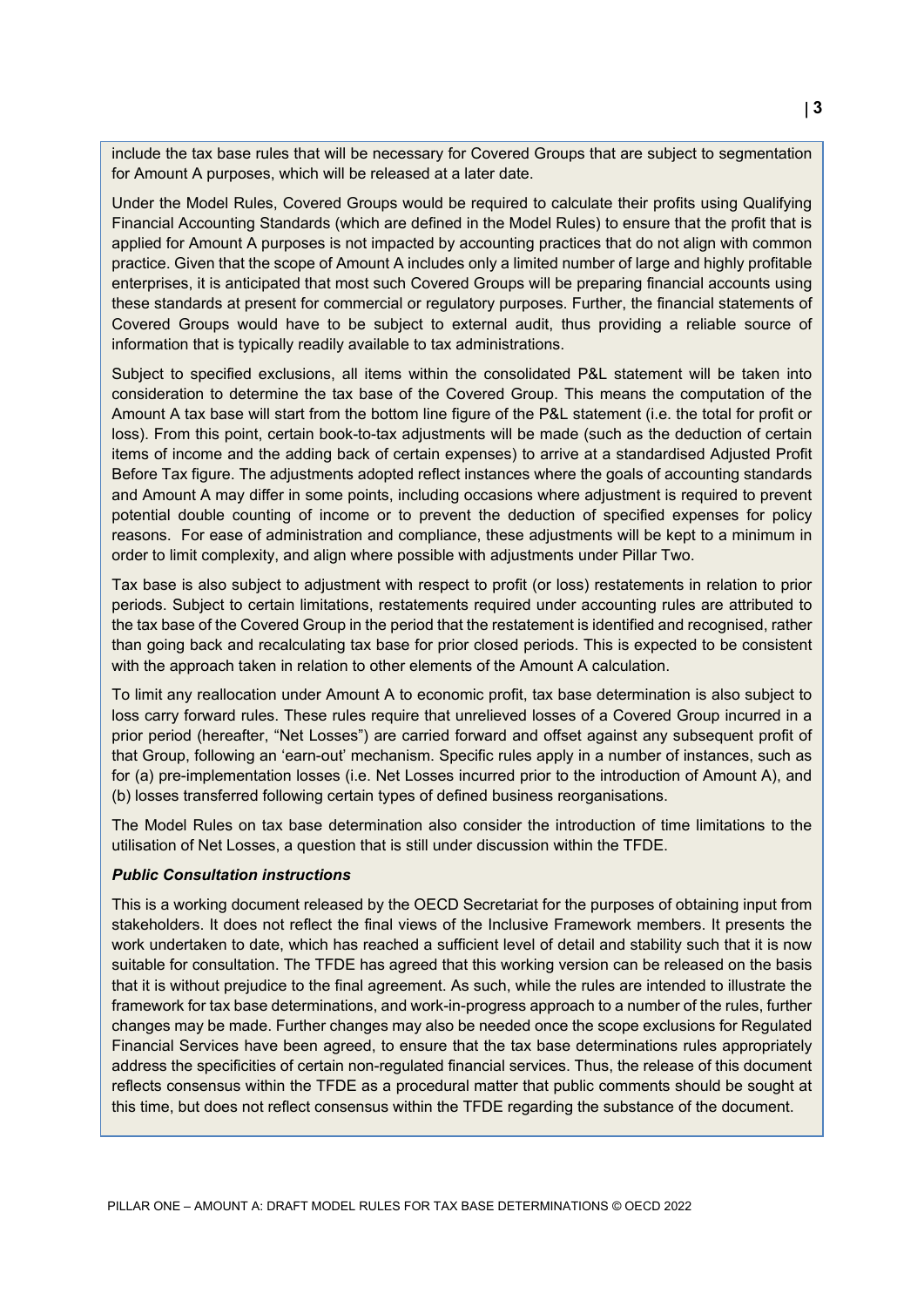#### **4** |

Comments are sought with respect to the tax base determination rules in this document. Where relevant, input should refer to the relevant section of the rules. While comments are invited on any aspect of the rules, input will be most helpful where it explains the additional guidance that would be needed to apply the rules to the circumstances of a particular type of business, as well as input on whether anything is missing or incomplete in the rules.

Interested parties are invited to send their comments on this discussion draft before **4 March, 2022**. These comments will be examined at the following meeting of the TFDE.

Comments on this discussion draft should be sent electronically (in Word format) by email to [tfde@oecd.org](mailto:tfde@oecd.org) and may be addressed to: Tax Treaties, Transfer Pricing and Financial Transactions Division OECD/CTPA.

Please note that all written comments received will be made publicly available\* on the OECD website. Comments submitted in the name of a collective "grouping" or "coalition", or by any person submitting comments on behalf of another person or group of persons, should identify all enterprises or individuals who are members of that collective group, or the person(s) on whose behalf the commentator(s) are acting.

\* See corrigendum notice: [www.oecd.org/tax/beps/corrigendum-public-consultation-tax-base-determination.pdf](http://www.oecd.org/tax/beps/corrigendum-public-consultation-tax-base-determination.pdf)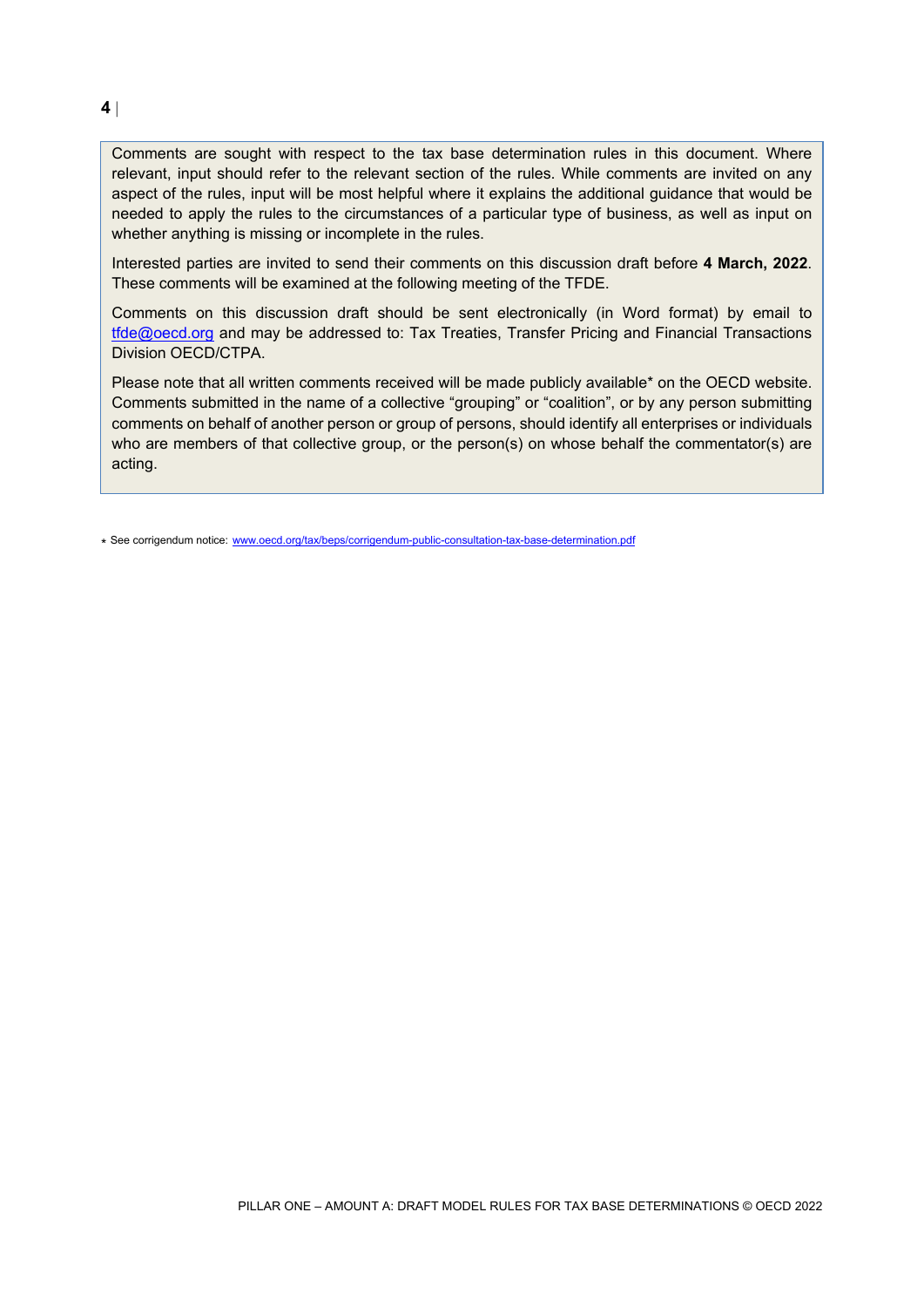### <span id="page-5-0"></span>**General Articles and Definitions**



<span id="page-5-1"></span> $1$  Commentaries will elaborate on the practical application of the exclusion of tax expense (or tax income). This item is excluded on the basis that income tax expenses are usually not deductible for corporate income tax purposes in Inclusive Framework jurisdictions.

<span id="page-5-2"></span><sup>&</sup>lt;sup>2</sup> Commentaries will elaborate on the practical application of the exclusion of dividend income. This item is excluded on the basis that dividends are excluded, in whole or in part, from the corporate income tax base in many Inclusive Framework jurisdictions, or in other instances the recipient benefits from tax relief (such as indirect credit for taxes paid).

<span id="page-5-3"></span> $3$  Commentaries will elaborate on the practical application of the exclusion of specified equity gains and loss. This item is excluded to ensure that the tax base of a Covered Group does not include specified gains or losses deriving from gains or losses generated by another entity.

<span id="page-5-4"></span><sup>4</sup> Commentaries will elaborate on the practical application of the exclusion of policy disallowed expenses. This item is excluded as it related to behaviours that governments regard as undesirable but are treated as expenses under financial accounting rules.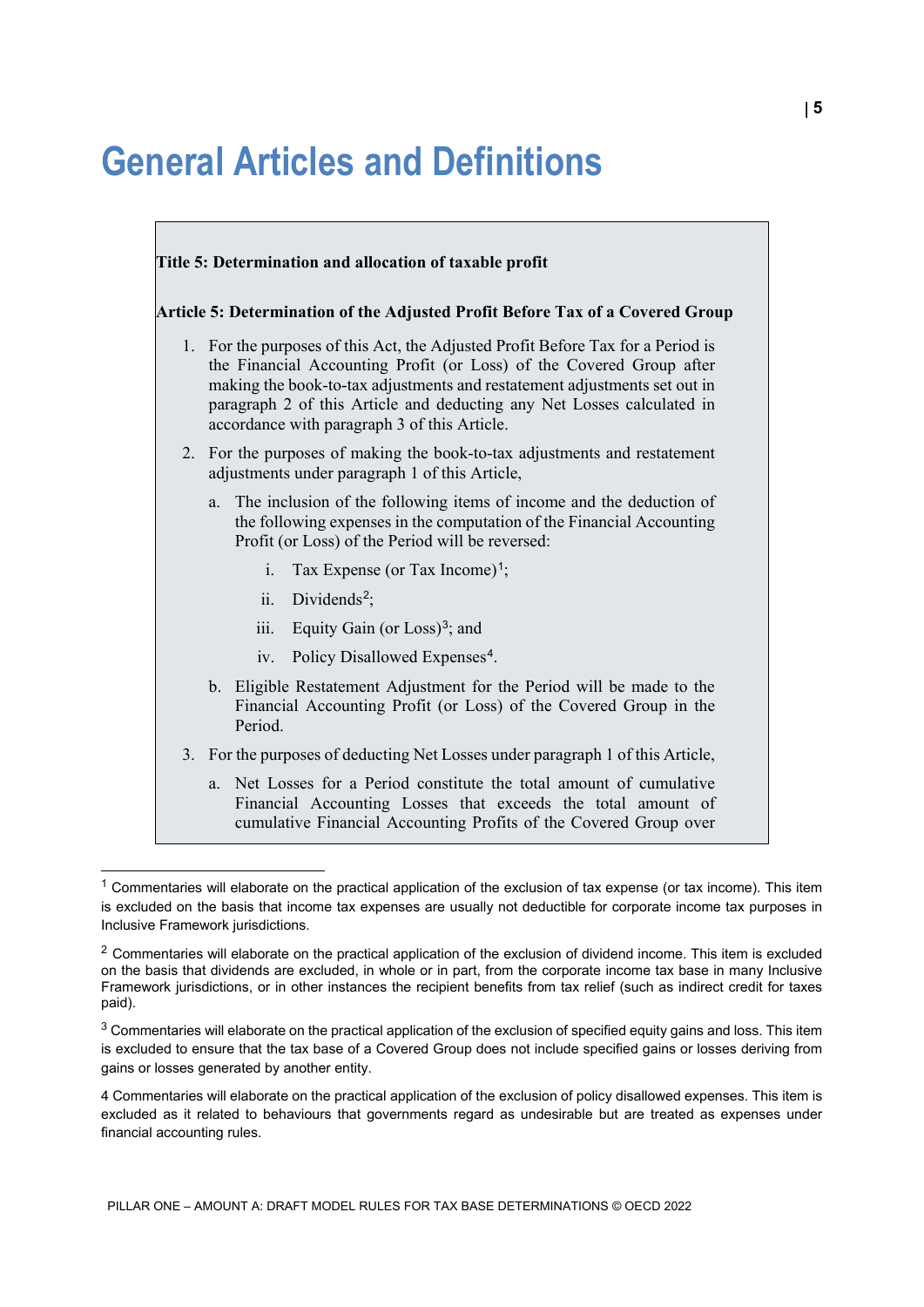the Eligible Prior Period(s), after making the adjustments set out in paragraph 2 of this Article for each Eligible Prior Period.[5](#page-6-0)

b. Where an Eligible Business Combination or an Eligible Division occurred, and if the Business Continuity Conditions are met, the related Transferred Losses, if any, are added to the Net Losses of the Covered Group. [6](#page-6-1)

#### **Title 9: Definitions**

The definitions included in this Title apply for the purposes of this Act, including its Schedules.[7](#page-6-2)

#### *Consolidated Financial Statements and related definitions*

"Consolidated Financial Statements" means the audited financial statements prepared by the Ultimate Parent Entity under a Qualifying Financial Accounting Standard in which the assets, liabilities, income, expenses and cash flows of the Ultimate Parent Entity and other Entities are presented as those of a single economic entity.

"Equivalent Financial Accounting Standards" means the GAAP of Australia, Brazil, Canada, Member States of the European Union, Member States of the European Economic Area, Hong Kong (China), Japan, Mexico, New Zealand,

<span id="page-6-1"></span> $6$  Commentaries will clarify the application of this draft provision. The current draft sets out specific conditions under which a Covered Group may, following a business reorganisation, recognise losses incurred by an Entity or Group that was not part of the Covered Group at the time such losses were incurred (referred to as "Transferred Losses"). Under the current draft, two categories of business reorganisations may give rise to Transferred Losses: Eligible Business Combinations and Eligible Divisions (defined terms under Title 9 (Definitions)). These are two categories of business reorganisations in which, absent any special rules, unrelieved losses (if any) would 'disappear' for the purposes of Amount A even though the relevant business activities would be continued (in the hands of a different taxpayer). The draft rules on the transfer of losses therefore seek to ensure that the unrelieved losses (if any) can continue to be carried forward where this is consistent with the objectives of the Amount A rules. It should be noted that the identification of the specific categories of business reorganisations that could give rise to Transferred Losses is still under discussion (see below Footnotes [14](#page-10-0) and [15\)](#page-10-1). Input from stakeholders is therefore welcomed on the operation of these rules, as well as on the categories of business reorganisations that should be taken into consideration under this rule.

<span id="page-6-2"></span><sup>7</sup> The terms "Covered Group", "Entity", "Group", "Group Entity", and "Ultimate Parent Entity" will be defined terms for the purposes of the Model Rules (definitions not shown here). Broadly speaking, a Group will be a collection of Group Entities controlled by a Ultimate Parent Entity, and a Covered Group will be a Group that meets the scope criteria of Amount A (scope criteria not shown here).

-

<span id="page-6-0"></span><sup>5</sup> Commentaries will clarify the application of this draft provision. The current draft sets out the general rule for the calculation of unrelieved losses from prior Periods (referred to as "Net Losses") to be carried forward and deducted under paragraph 1 of Article 5 in the calculation of a Covered Group's Adjusted PBT for a Period. The rule is based on an "earn-out" mechanism that has three steps: the identification of the Eligible Prior Period(s) of the Covered Group (if any), the calculation of the amount of Net Losses by reference to those Eligible Prior Period(s); and the carry forward and deduction of such Net Losses in the current Period. For this purpose, the term Eligible Prior Period is defined in Title 9 (Definitions). If applicable, Net Losses may also comprise Transferred Losses pursuant to sub-paragraph (b). Separately, it should be noted that discussions are ongoing within the TFDE on the development of an averaging mechanism for the scope criteria, which is not shown here.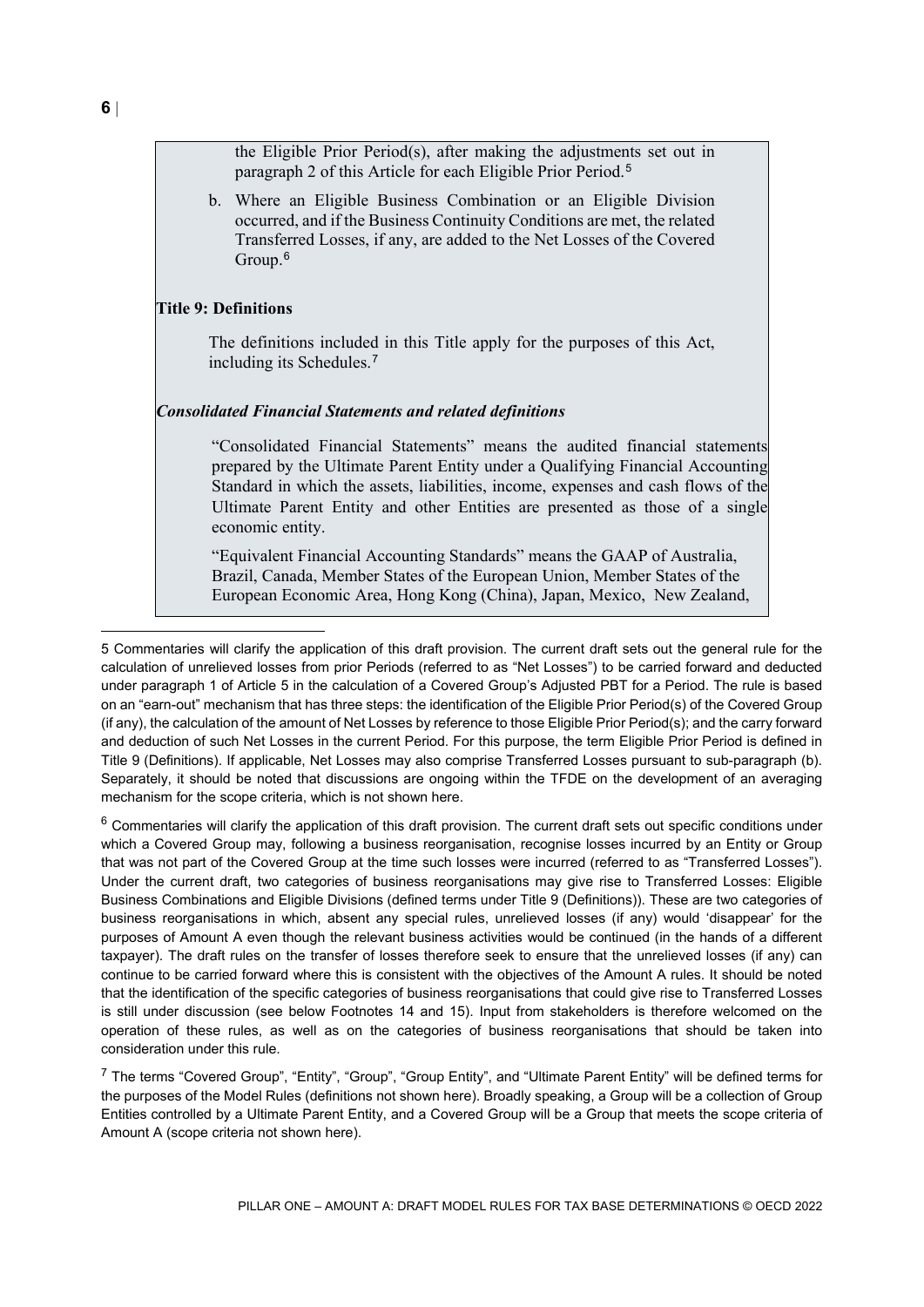America.<sup>[8](#page-7-0)</sup> other comprehensive income. "GAAP" means the generally accepted accounting principles as adopted by the accept accounting standards for financial reporting purposes. "IFRS" means the International Financial Reporting Standards. It includes IFRS as adopted in Regulation (EC) No 1126/2008, as amended, and IFRS as adopted by the body with legal authority in the relevant tax jurisdiction to prescribe, establish, or accept accounting standards for financial reporting purposes. "Qualifying Financial Accounting Standards" means IFRS and Equivalent Financial Accounting Standards.[9](#page-7-1) *Book-to-tax adjustments, restatement adjustments, and related definitions* "Carried Forward Restatement Adjustment Balance" means the sum of all Eligible

Restatements in prior Periods that have not been applied to the Adjusted Profit Before Tax in prior periods due to the cap included in the definition of Eligible Restatement Adjustment for the Period.

"Dividends" means dividends or distributions included in calculating the Financial Accounting Profit (or Loss) of a Group under a Qualifying Financial Accounting Standard that are received or accrued in respect of an Ownership Interest.

"Eligible Restatement" means the sum of all Restatements of the Covered Group, identified and recognised in a Period, that satisfy the criteria listed below.

"Financial Accounting Profit (or Loss)" means the profit or loss set out in the Consolidated Financial Statements of the Ultimate Parent Entity taking into account all income and expenses of the Group except for those items reported as

body with legal authority in the relevant tax jurisdiction to prescribe, establish, or

<span id="page-7-0"></span> $8$  The definition of Equivalent Financial Accounting Standards has been drafted to ensure consistency with equivalent definition applied in the context of Pillar Two. GAAP of other countries may subsequently be considered for inclusion in this definition.

<span id="page-7-1"></span><sup>&</sup>lt;sup>9</sup> The Tax Base Model Rules have been drafted on the basis that all Covered Groups would be required to prepare Tax Base calculations under Qualifying Financial Accounting Standards (QFAS). Delegates of the Inclusive Framework have contemplated an option where Covered Groups could prepare Tax Base calculations using the Covered Group's GAAP in cases where that GAAP was not compliant with QFAS, however this approach is not reflected here. Under an approach where Covered Group's GAAP could be used, the Covered Group would have been required to determine whether that Covered Group's GAAP created any material competitive distortion when compared with IFRS (e.g. greater that € 100m), and if so an adjustment to the Tax Base would have been required to reverse this distortion. The approach set out would instead require use of QFAS on the basis that most in scope Covered Groups will be using QFAS already. Further, if the Covered Group's non-QFAS GAAP were permitted with material competitive distortion check, the Covered Group would be required to effectively calculate a QFAS compliant tax base to determine whether a material competitive distortion exists, and on this basis the requirement to use QFAS is unlikely to impose further compliance burden on Covered Groups. Input from stakeholders is welcomed on the most appropriate approach to be adopted.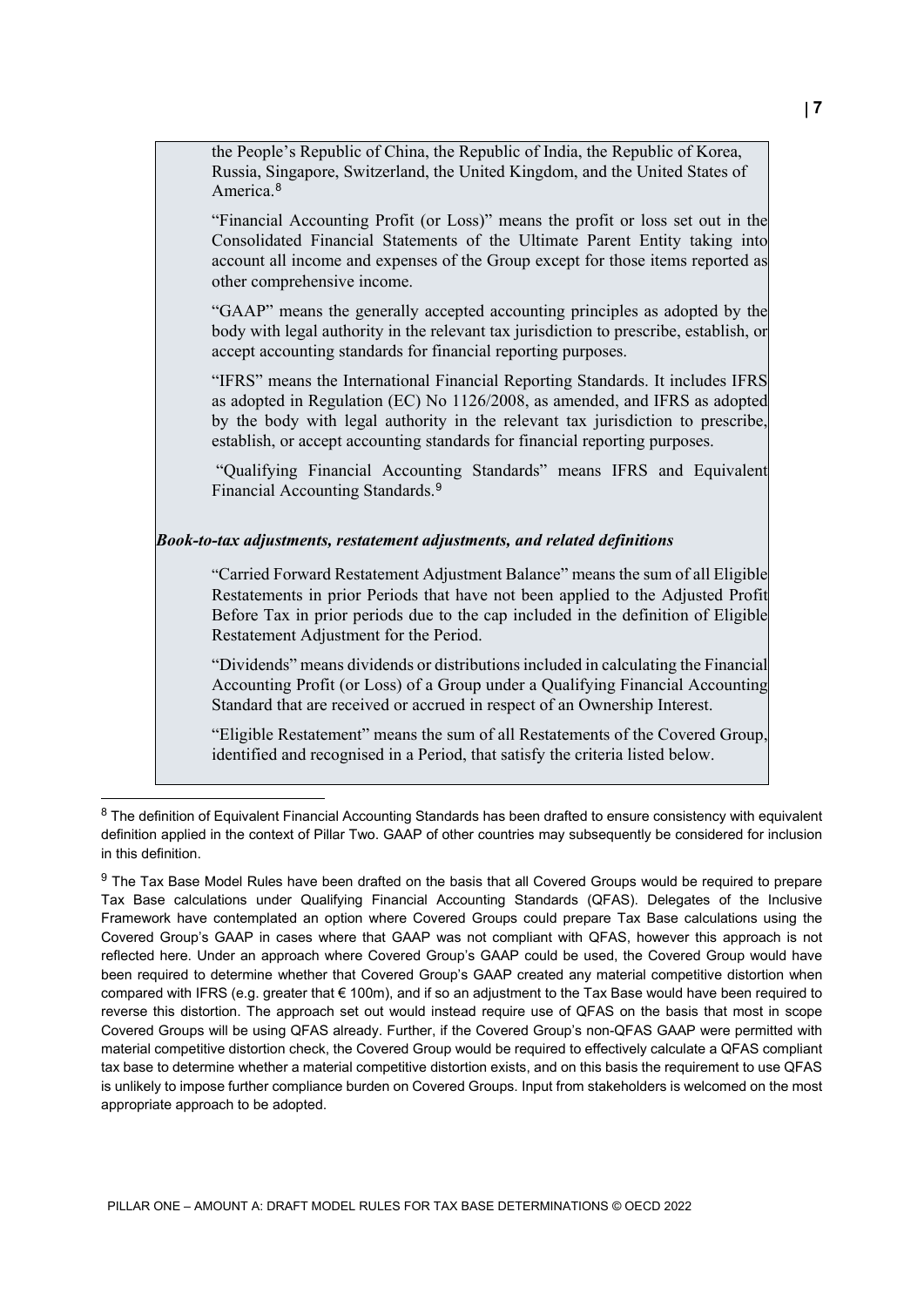period; and

(b) The Restated Period (i) meets the definition of an Eligible Prior Period, or (ii) would meet the definition of an Eligible Prior Period if the definition of Eligible Prior Period were amended to remove any requirement that an unapplied Financial Accounting Loss must be observed.

affected the amount of allocable profit in that period or a subsequent

For the avoidance of doubt, where a Restatement is divisible into separate components and only some of those components satisfy the criteria listed above, the Eligible Restatement will be determined as the relevant component only. [10](#page-8-0)

"Eligible Restatement Adjustment for the Period" means the Eligible Restatement in the Period, plus the Carried Forward Restatement Adjustment Balance, but shall not exceed 0.5% of Revenues of the Group in the Period<sup>[11](#page-8-1)</sup>. This number will be positive in instances where the net impact of Eligible Restatements plus Carried Forward Restatement Adjustment Balance was to increase Adjusted PBT, and negative where Adjusted PBT is reduced.

"Equity Gain or Loss" means the net gain or loss included in calculating the Financial Accounting Profit (or Loss) of a Covered Group under a Qualifying Financial Accounting Standard arising from:

- (a) the disposition of an Ownership Interest;  $12$
- (b) changes in the fair value of an Ownership Interest under fair value accounting; and
- (c) profit or loss included under the equity method of accounting, except profit or loss derived from a Joint Venture in which the Covered Group has joint control.

"Policy Disallowed Expenses" means expenses included in calculating the Financial Accounting Profit (or Loss) of a Covered Group under a Qualifying

<span id="page-8-0"></span><sup>&</sup>lt;sup>10</sup> In some instances, Eligible Restatements may also impact other aspects of the Amount A Model Rules. Such impacts will be dealt with in relevant sections of the Model Rules.

<span id="page-8-1"></span><sup>&</sup>lt;sup>11</sup> The current draft proposes an applicable cap on the Eligible Restatement Adjustment for the Period. The level of the cap will be subject to further analysis to balance competing objectives of simplicity and avoidance of excessive single year impacts. Input from stakeholders is welcomed on this subject.

<span id="page-8-2"></span> $12$  The treatment of gains and losses associated with disposal of equity interests is still under discussion in the TFDE. In particular, under the current draft rules gains and losses associated with disposal of asset interests are included in the Tax Base, whereas gains and losses associated with disposal of equity interests are not. Amendments to these rules may be required to remove this difference in treatment in some instances, for example by no longer excluding from the tax base gains and losses associated with disposal of equity interests where the equity interest disposed is a controlling interest. Input from stakeholders is welcomed on the scope of the adjustments for equity gains and losses, and in particular on whether gains and losses from controlling interests shall be excluded from the tax base of Amount A.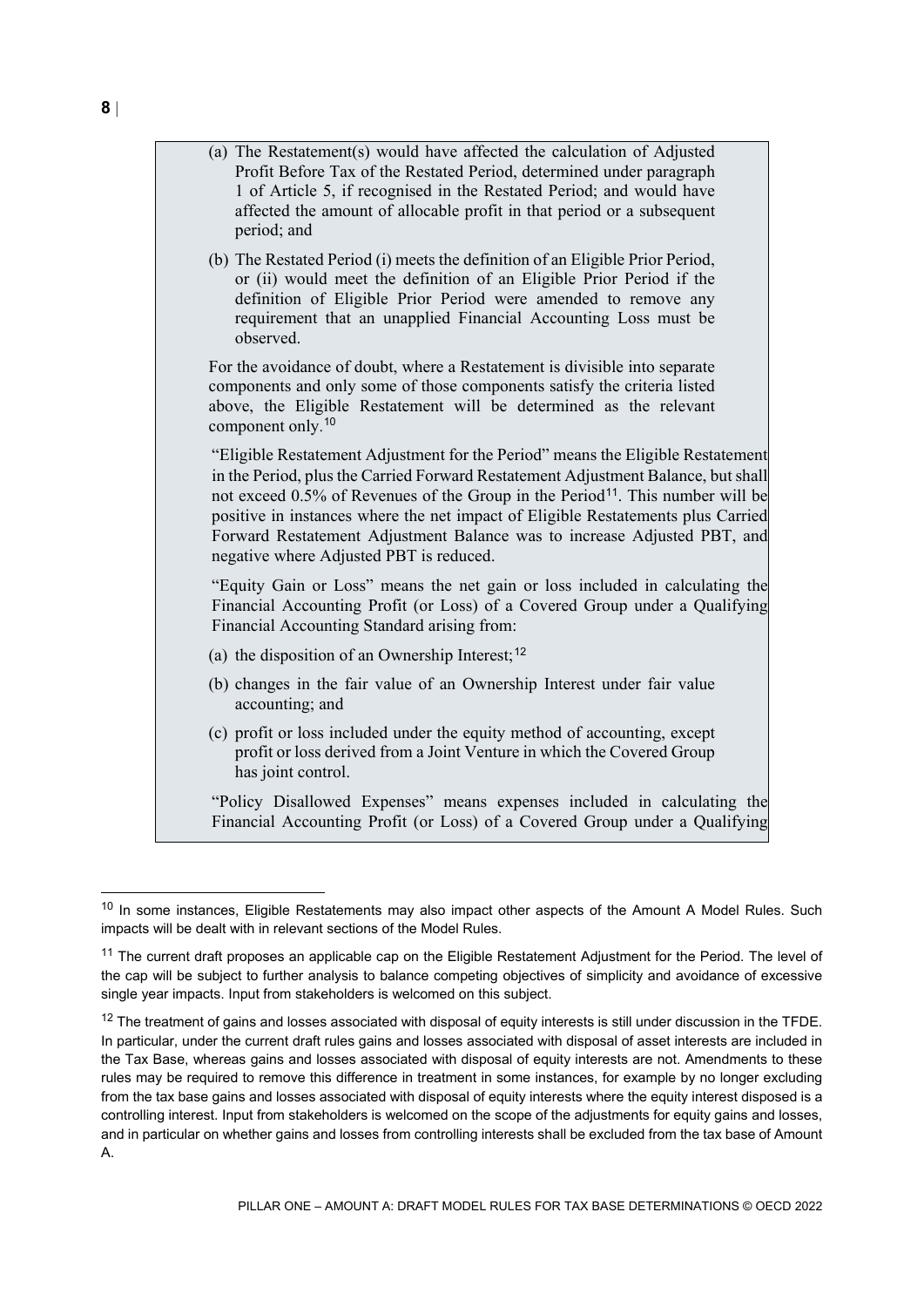Financial Accounting Standard for illegal payments, including bribes and kickbacks; and fines or penalties, whether or not periodic.

"Restated Period" means a period that a Covered Group is required to prepare restated financial accounts for according to relevant Qualifying Financial Accounting Standards.

"Restatement(s)" means a restatement of Financial Accounting Profit (or Loss) of a Period(s) that preceded the current Period under a Qualifying Financial Accounting Standard.

"Tax Expense (or Tax Income)" means the income tax (expense or income) included in calculating the Financial Accounting Profit (or Loss) of a Covered Group under a Qualifying Financial Accounting Standard. Tax Expense (or Tax Income) includes current and deferred income tax expense (or income) as recognised in the Financial Accounting Profit (or Loss) of the Covered Group. The definition of Tax Expense (or Tax Income) does not include interest charges for late payment of tax.

#### *Other definitions*

"Business Continuity Conditions" mean the following conditions:[13](#page-9-0)

- (a) throughout the twelve months immediately preceding the Eligible Business Combination or Eligible Division, the Transferred Entity or Group or the part of the Predecessor Group that is transferred to the Covered Group carried on the same or similar business(es) as it did immediately before the Eligible Business Combination or Eligible Division; and
- (b) throughout the twenty-four months immediately following the Eligible Business Combination or Eligible Division, the Covered Group carries on the same or similar business(es) referred to in (a).

"Commencement Date" is the date of entry into effect of the Multilateral Convention (MLC) implementing Amount A or [DATE], whichever comes last.

"Eligible Business Combination" means an arrangement or transaction that is reported as a business combination in the Consolidated Financial Statements of a Covered Group, where:

- (a) an Entity that was not a Group Entity of another Group immediately before the arrangement or transaction is transferred such that the Entity constitutes a Group Entity of the Covered Group (the Transferred Entity), or
- (b) all or substantially all the assets and liabilities of another Group is transferred such that each of the transferred Group Entities of that other Group (the Transferred Group) constitutes a Group Entity of the Covered

<span id="page-9-0"></span><sup>&</sup>lt;sup>13</sup> Commentaries will elaborate on the practical application of the Business Continuity Conditions (which apply to determine whether a Covered Group has any "Transferred Losses"); and the criteria to take into consideration in assessing whether one business is "the same or similar" to another. Input from stakeholders is welcomed on the operation of this test, in particular on the relevant criteria to be considered and the time periods for its prospective and retrospective application.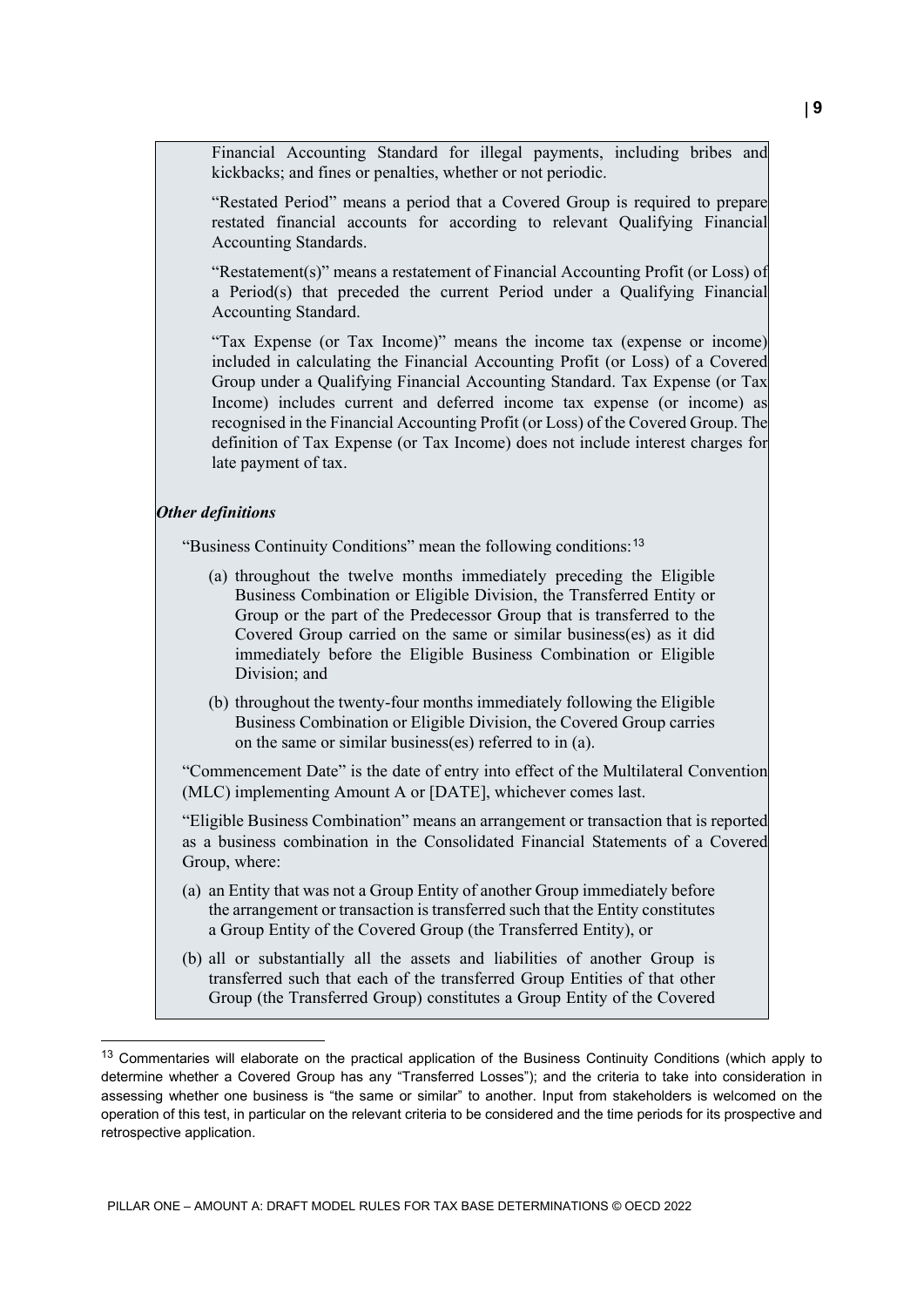<span id="page-10-0"></span>Group, and the non-transferred part of that other Group, if any, is not a Group separate from the Covered Group following the arrangement or transaction. [14](#page-10-2)

"Eligible Division" means an arrangement or transaction where the UPE of a single Group transfers all or substantially all its assets and liabilities to two or more Entities that each become the UPE of a new Group, including the Covered Group, in exchange for the pro rata issue to its shareholders of stock or securities representing the capital of these new Groups, provided the first-mentioned Group (the Predecessor Group) ceases to exist as a result of the arrangement or transaction.[15](#page-10-3)

<span id="page-10-1"></span>"Eligible Prior Period" means:

- (a) In the case of a Covered Group, irrespective of whether it was a Covered Group in the prior Period(s):  $16$ 
	- (i) The earliest prior Period (if any) of a Covered Group in which, after making the adjustments set out in paragraph 2 of Article 5, there is an unapplied Financial Accounting Loss, and that either
		- A. [begins][or][ends] on or after the Commencement Date, but [begins][or][ends] no more than [*between five and fifteen*][17](#page-10-5)

<span id="page-10-2"></span> $14$  The current draft definition of an Eligible Business Combination captures business combinations that involve either the transfer of a stand-alone Entity (i.e. an Entity that was not a member of another Group), or the transfer of all or substantially all of the assets and liabilities of a Group. The draft definition applies without regard to the specific legal form of an operation. In the case of the transfer of all or substantially all of the assets and liabilities of a Group, the draft definition provides that the Group must cease to exist separately from the Covered Group after the operation. For example, sub-paragraph (b) would cover the acquisition of 95% of an existing Group where the remaining 5% is liquidated; but it would not capture cases where, for example, one Group (Seller) sells part of its business to the Covered Group, where both the Seller and the Covered Group continue to exist as separate Groups following the operation. In the latter case, the losses (if any) that may have been incurred by the Seller prior to the transfer continue to be carried forward by the Seller following the transfer, i.e. the unrelieved losses continue to be carried forward at the level of the Group in which they were generated (the Seller). The categories of operations that should fall in the definition of an Eligible Business Combination are still under discussion, as well as whether a portion of losses should transfer on a transfer of a portion of the Group. Input from stakeholders is welcomed on these issues, as well as on whether other categories of business combinations should be included in this definition.

<span id="page-10-3"></span><sup>&</sup>lt;sup>15</sup> The current draft definition of an Eligible Division captures only those divisions where the Predecessor Group (defined under this Title 9) ceases to exist following the operation. This would not capture, for example, operations where a Group spins off part of its business to its shareholders (forming a new Group), but continues to exist as the same Group – in which cases the losses (if any) continue to be carried forward in that first Group. The definition of an Eligible Division is still under discussion. Input from stakeholders is welcomed on this definition and on whether other types of divisions should be included.

<span id="page-10-4"></span><sup>&</sup>lt;sup>16</sup> This current draft definition of "Eligible Prior Period" contains separate definitions depending on whether reference is made to an Eligible Prior Period of a Covered Group (sub-paragraph (a)), or of a Transferred Entity or Group or Predecessor Group (sub-paragraph (b)). In the case of a Covered Group, the draft rules identify the earliest prior Period with unapplied losses (i.e. historic losses that could give rise to Net Losses) that is within the specified time limitations, and all subsequent Period(s), if any. As such, the loss carry-forward regime follows a first-in-first-out approach. Input from stakeholders is welcomed on the operation of the current definition.

<span id="page-10-5"></span><sup>&</sup>lt;sup>17</sup> The introduction of time limitations to loss carry-forward is still under discussion within the TFDE. Input from stakeholders is welcomed on this question.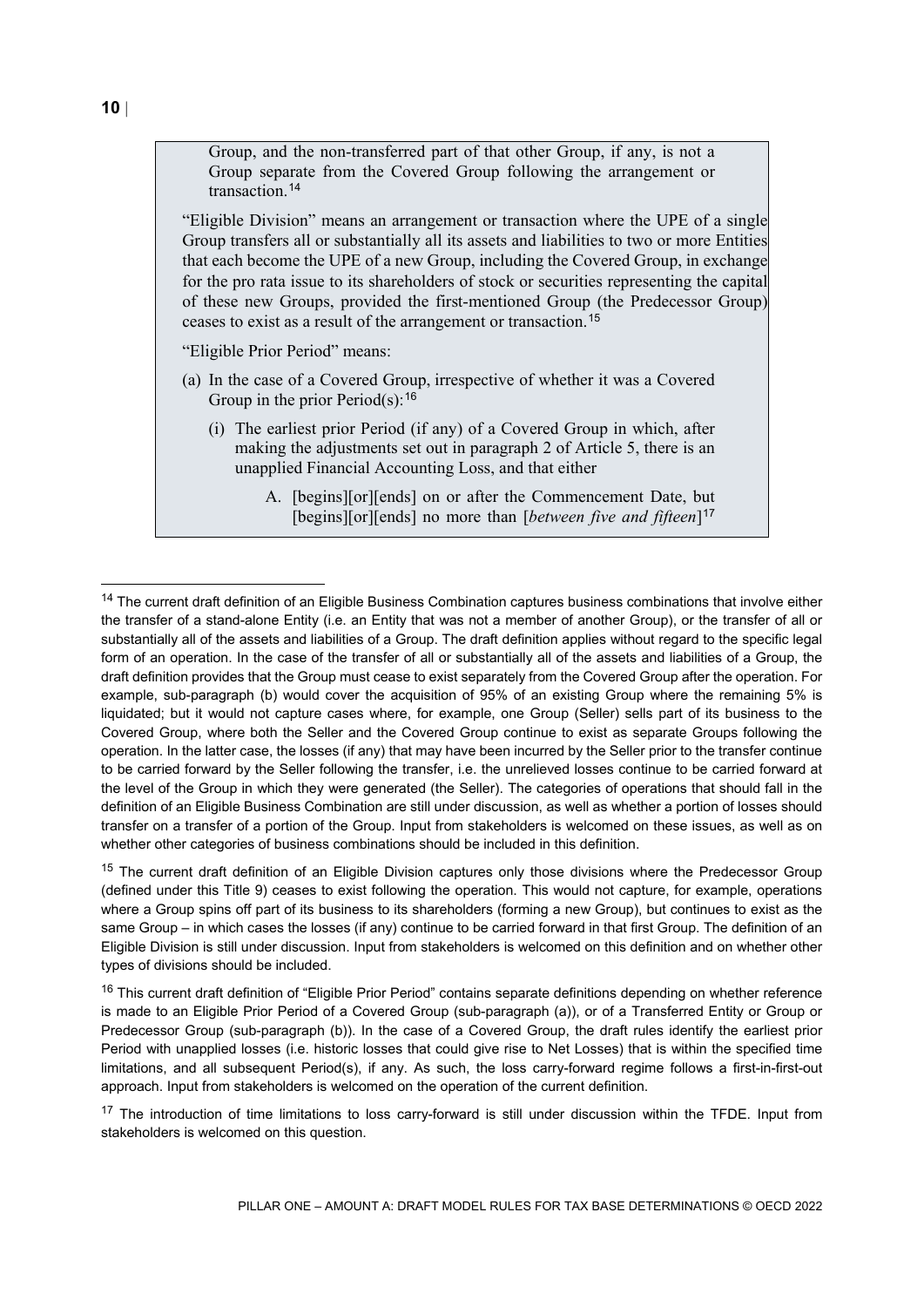| calendar years prior to the beginning of the current Period<br>(post-implementation losses); or                                                                                                                                                                                                                                                                                                         |
|---------------------------------------------------------------------------------------------------------------------------------------------------------------------------------------------------------------------------------------------------------------------------------------------------------------------------------------------------------------------------------------------------------|
| B. [begins][or][ends] before the Commencement Date, but<br>[begins][or][ends] no more than (i) [between two and eight] <sup>18</sup><br>calendar years prior to the Commencement Date, and (ii)<br>[between five and fifteen] calendar years prior to the beginning<br>of the current Period (pre-implementation losses); and                                                                           |
| (ii) All Period(s) (if any) between the Eligible Prior Period determined<br>under sub-paragraph (i) and the current Period.                                                                                                                                                                                                                                                                             |
| (b) In the case of a Transferred Entity or Group or Predecessor Group,<br>provided it was not a member, or part, of any other Group in the prior<br>Period(s), and irrespective of whether it was a Covered Group in the prior<br>Period(s): $19$                                                                                                                                                       |
| (i) The earliest Period (if any) of the Transferred Entity or Group or<br>Predecessor Group, prior to the Eligible Business Combination or<br>Eligible Division, that would be determined under sub-paragraph $(a)(i)$<br>(substituting a reference to "the Transferred Entity or Group" <sup>20</sup> or "the<br>Predecessor Group", as applicable, for the references to "the Covered<br>Group"); and |
| (ii) All Period(s) (if any) between the Eligible Prior Period determined<br>under sub-paragraph (b)(i) and the Eligible Business Combination or<br>Eligible Division.                                                                                                                                                                                                                                   |
| "Joint Venture" means an arrangement where all the parties, or a group of the parties,<br>have joint control and rights to the net assets of the arrangement and whose financial<br>results are reported in the Consolidated Financial Statements of a Covered Group under<br>the equity method under a Qualifying Financial Accounting Standard.                                                       |
| "Controlling Interest" means an Ownership Interest that is sufficient to give the interest<br>owner a controlling interest in the issuer under Qualifying Financial Accounting<br>Standards.                                                                                                                                                                                                            |
| "Ownership Interest" means an equity interest that carries rights to the profits, capital<br>or reserves of an Entity, determined as per the applicable Qualifying Financial<br>Accounting Standard.                                                                                                                                                                                                    |

<span id="page-11-0"></span><sup>&</sup>lt;sup>18</sup> The recognition of losses incurred prior to the introduction of Amount A, and the introduction of time limitations for the carry-forward of such losses, are still under discussion within the TFDE. Input from stakeholders is welcomed on this question.

<span id="page-11-2"></span><sup>20</sup> As the definition of a Financial Accounting Profit (or Loss) refers to Consolidated Financial Statements, the commentaries will clarify that, in case of Transferred Entity, reference should be made to the amount that would correspond to a Financial Accounting Loss based on its audited financial accounts.

<span id="page-11-1"></span><sup>&</sup>lt;sup>19</sup> In the case of a Transferred Entity or Group, or a Predecessor Group, the current draft provides that the Eligible Prior Period(s) are determined in a manner analogous to that which applies in the case of a Covered Group. In particular, the same time limitations apply. However, only the Periods prior to the Eligible Business Combination or Eligible Division during which the Transferred Entity or Group, or Predecessor Group, was not a member or a part of another Group can be taken into consideration. Input from stakeholders is welcomed on the operation of the current definition.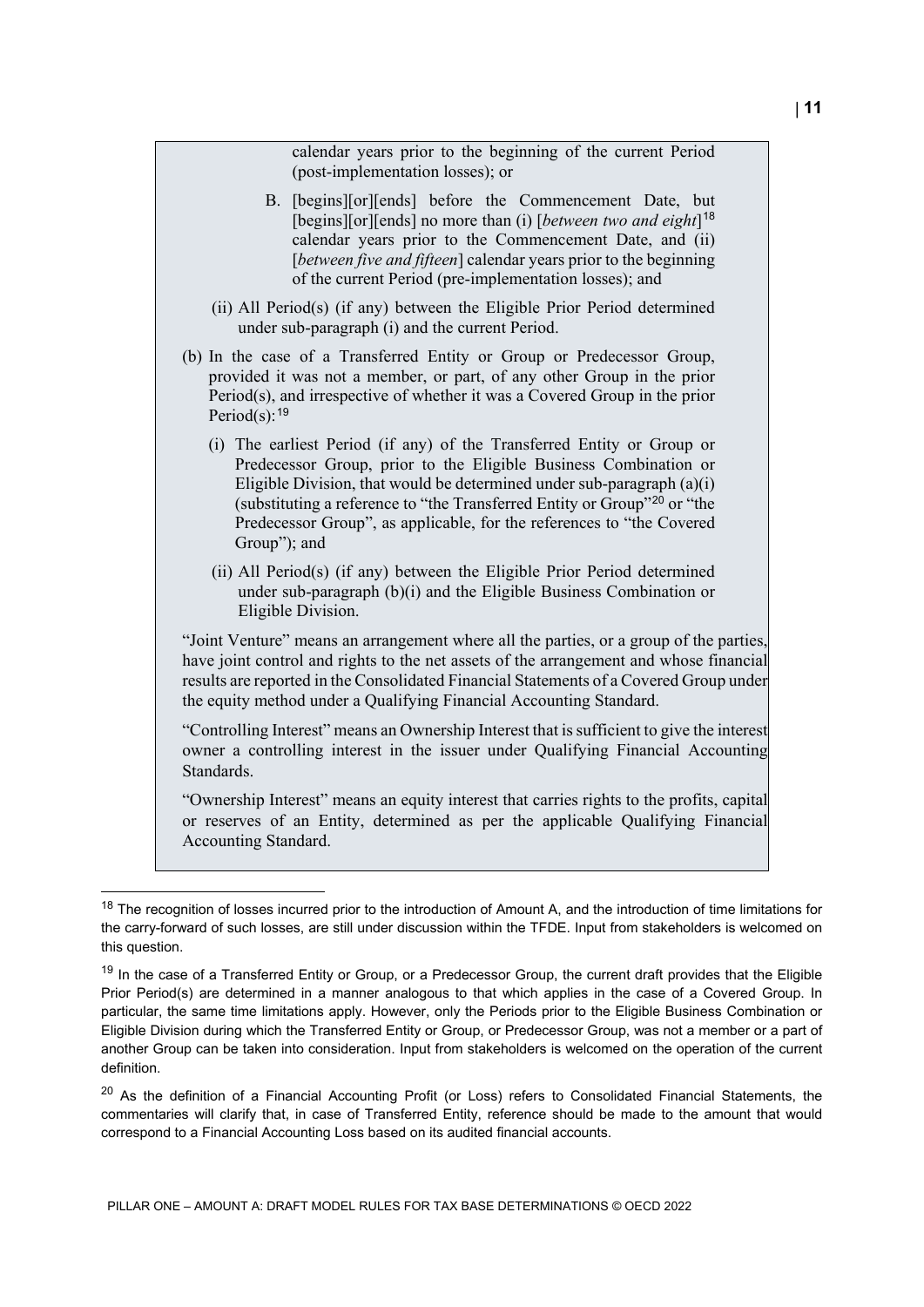"Predecessor Group", of a Covered Group, means the Group of which the UPE has transferred part of its assets and liabilities to the UPE of a Covered Group in the context of an Eligible Division.

"Transferred Entity or Group" means an Entity or Group brought under the control of the UPE of a Covered Group in the context of an Eligible Business Combination.

"Transferred Losses" means:

- (a) in the case of an Eligible Business Combination, the total amount of cumulative Financial Accounting Losses that exceeds the total amount of cumulative Financial Accounting Profits of the Transferred Entity or Group<sup>[21](#page-12-0)</sup> over the Eligible Prior Period(s), after making the adjustments set out in paragraph 2 of Article  $5:^{22}$  $5:^{22}$  $5:^{22}$
- (b) in the case of an Eligible Division, the amount equal to A x B / C where<sup>[23](#page-12-2)</sup>:
	- A is the total amount of cumulative Financial Accounting Losses that exceeds the total amount of cumulative Financial Accounting Profits of the Predecessor Group over the Eligible Prior Period(s), after making the adjustments set out in paragraph 2 of Article 5.
	- B is the net value of the assets transferred from the Predecessor Group to the Covered Group as a result of the Eligible Division.
	- C is the total net value of the assets of the Predecessor Group immediately before the Eligible Division;
- (c) for the purposes of paragraphs (a) and  $(b)(A)$ , any amount that would have been a Transferred Loss of the Transferred Group or Predecessor Group under sub-paragraph (b) of paragraph 3 of Article 5, if such Transferred Group or Predecessor Group had itself been a Covered Group prior to the Eligible Business Combination or Eligible Division, is added to the amount determined under paragraph (a) or (b)(A).<sup>[24](#page-12-3)</sup>

<span id="page-12-0"></span><sup>&</sup>lt;sup>21</sup> As the definition of a Financial Accounting Profit (or Loss) refers to Consolidated Financial Statements, the commentaries will clarify that, in case of Transferred Entity, reference should be made to the amount that would correspond to a Financial Accounting Loss based on its audited financial accounts.

<span id="page-12-1"></span> $22$  The current draft mirrors the general rule in sub-paragraph (a) of paragraph 3 of Article 5 for the purposes of calculating the amount of Transferred Losses arising from an Eligible Business Combination. Together with paragraph (c) of this definition, it is intended to ensure consistency in the application of the Amount A tax base rules for the purposes of computing Transferred Losses.

<span id="page-12-2"></span><sup>&</sup>lt;sup>23</sup> The current draft sets out the method to calculate, and allocate, the amount of Transferred Losses arising from an Eligible Division. It provides, first, that losses are computed at the level of the Predecessor Group (following rules that mirror the general rule in sub-paragraph (a) of paragraph 3 of Article 5; see also sub-paragraph (c) of this definition); and, second, that this amount is allocated among the 'successor' Groups – including the Covered Group – on the basis of a proxy (net asset value). Commentaries will elaborate on the specific method to calculate net asset value for the purposes of items B and C. Input from stakeholders is welcomed on the operation of this definition, as well as on the method to determine the net asset value.

<span id="page-12-3"></span><sup>&</sup>lt;sup>24</sup> The current draft addresses situations in which there have been successive business reorganisations that could have given rise to Transferred Losses (e.g. if a Predecessor Group previously acquired another Group in an operation that could have qualified as an Eligible Business Combination; if a Transferred Group is a new Group resulting from a prior division that could have qualified as an Eligible Division). It mirrors sub-paragraph (b) of paragraph 3 of Article 5